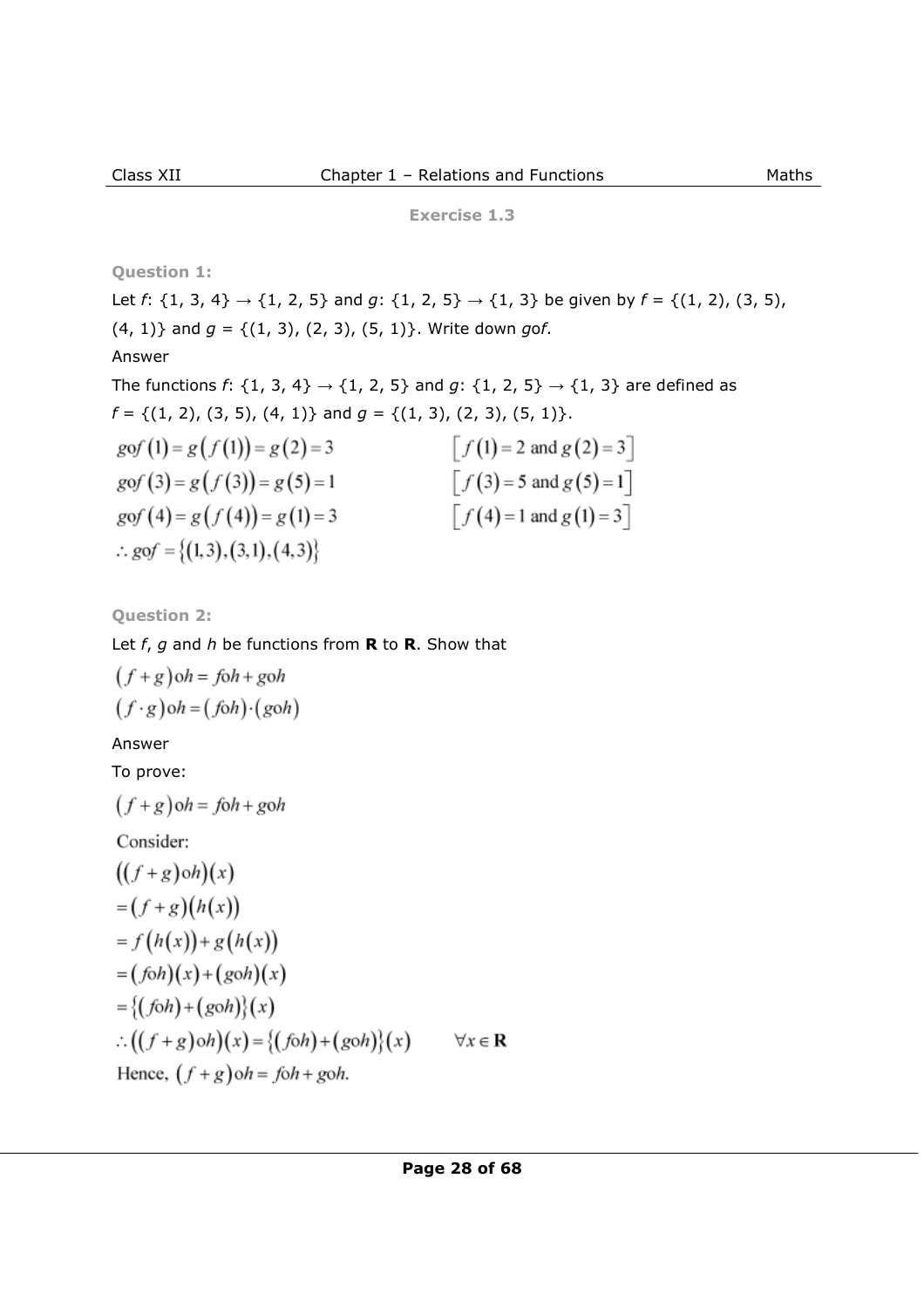To prove:  
\n
$$
(f \cdot g)
$$
oh =  $(f \circ h) \cdot (g \circ h)$   
\nConsider:  
\n $((f \cdot g) \circ h)(x)$   
\n $= (f \cdot g)(h(x))$   
\n $= f(h(x)).g(h(x))$   
\n $= (f \circ h)(x).(g \circ h)(x)$   
\n $= \{(f \circ h).(g \circ h)\}(x)$   
\n $\therefore ((f \cdot g) \circ h)(x) = \{(f \circ h).(g \circ h)\}(x) \forall x \in \mathbb{R}$   
\nHence,  $(f \cdot g) \circ h = (f \circ h) \cdot (g \circ h)$ .

Question 3:  
\nFind *gof* and *fog*, if  
\n(i) 
$$
f(x) = |x|
$$
 and  $g(x) = |5x - 2|$   
\n(ii)  $f(x) = 8x^3$  and  $g(x) = x^{\frac{1}{3}}$   
\nAnswer  
\n(i)  $f(x) = |x|$  and  $g(x) = |5x - 2|$   
\n $\therefore (gof)(x) = g(f(x)) = g(|x|) = |5|x| - 2|$   
\n $(fog)(x) = f(g(x)) = f(|5x - 2|) = ||5x - 2|| = |5x - 2|$   
\n(ii)  $f(x) = 8x^3$  and  $g(x) = x^{\frac{1}{3}}$   
\n $\therefore (gof)(x) = g(f(x)) = g(8x^3) = (8x^3)^{\frac{1}{3}} = 2x$   
\n $(fog)(x) = f(g(x)) = f(x^{\frac{1}{3}}) = 8(x^{\frac{1}{3}})^3 = 8x$ 

**Question 4:**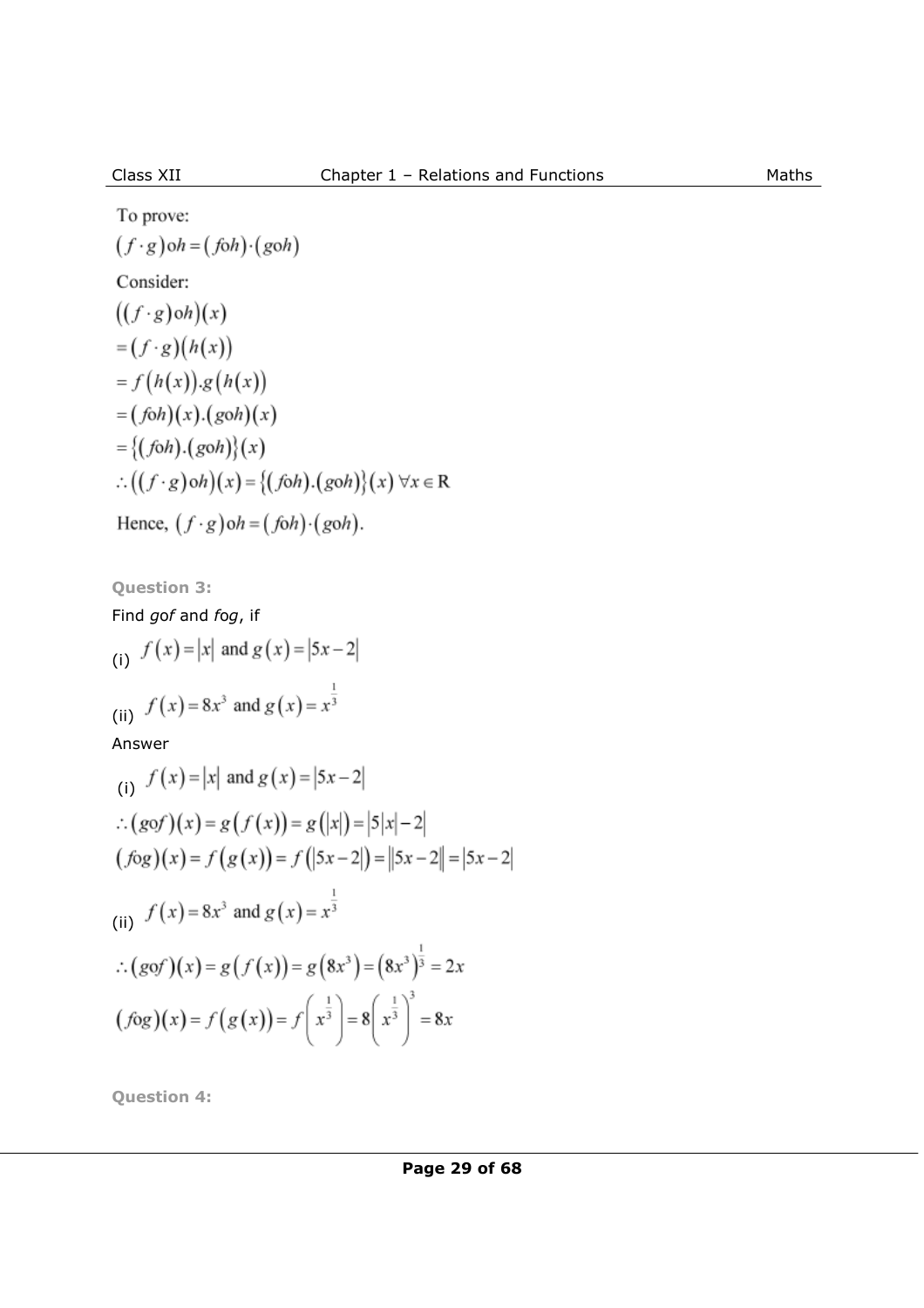$f(x) = \frac{(4x+3)}{(6x-4)}$ ,  $x \neq \frac{2}{3}$ , show that *f* o *f*(*x*) = *x*, for all  $x \neq \frac{2}{3}$ . What is the inverse of *f*?

Answer

$$
f(x) = \frac{(4x+3)}{(6x-4)}, x \neq \frac{2}{3}
$$

It is given that

$$
(f \circ f)(x) = f(f(x)) = f\left(\frac{4x+3}{6x-4}\right)
$$

$$
= \frac{4\left(\frac{4x+3}{6x-4}\right) + 3}{6\left(\frac{4x+3}{6x-4}\right) - 4} = \frac{16x+12+18x-12}{24x+18-24x+16} = \frac{34x}{34} = x
$$

Therefore,  $f \circ f(x) = x$ , for all  $x \neq \frac{2}{3}$ .

$$
\Rightarrow f \circ f = I
$$

Hence, the given function *f* is invertible and the inverse of *f* is *f* itself.

## **Question 5:**

State with reason whether following functions have inverse (i)  $f: \{1, 2, 3, 4\} \rightarrow \{10\}$  with  $f = \{(1, 10), (2, 10), (3, 10), (4, 10)\}$ (ii)  $g: \{5, 6, 7, 8\} \rightarrow \{1, 2, 3, 4\}$  with  $g = \{(5, 4), (6, 3), (7, 4), (8, 2)\}\$ (iii) *h*: {2, 3, 4, 5} → {7, 9, 11, 13} with *h* = {(2, 7), (3, 9), (4, 11), (5, 13)} Answer (i)  $f: \{1, 2, 3, 4\} \rightarrow \{10\}$ defined as:  $f = \{(1, 10), (2, 10), (3, 10), (4, 10)\}$ From the given definition of *f*, we can see that *f* is a many one function as:  $f(1) = f(2) =$  $f(3) = f(4) = 10$ ∴*f* is not one-one. Hence, function *f* does not have an inverse. (ii) *g*: {5, 6, 7, 8}  $\rightarrow$  {1, 2, 3, 4} defined as: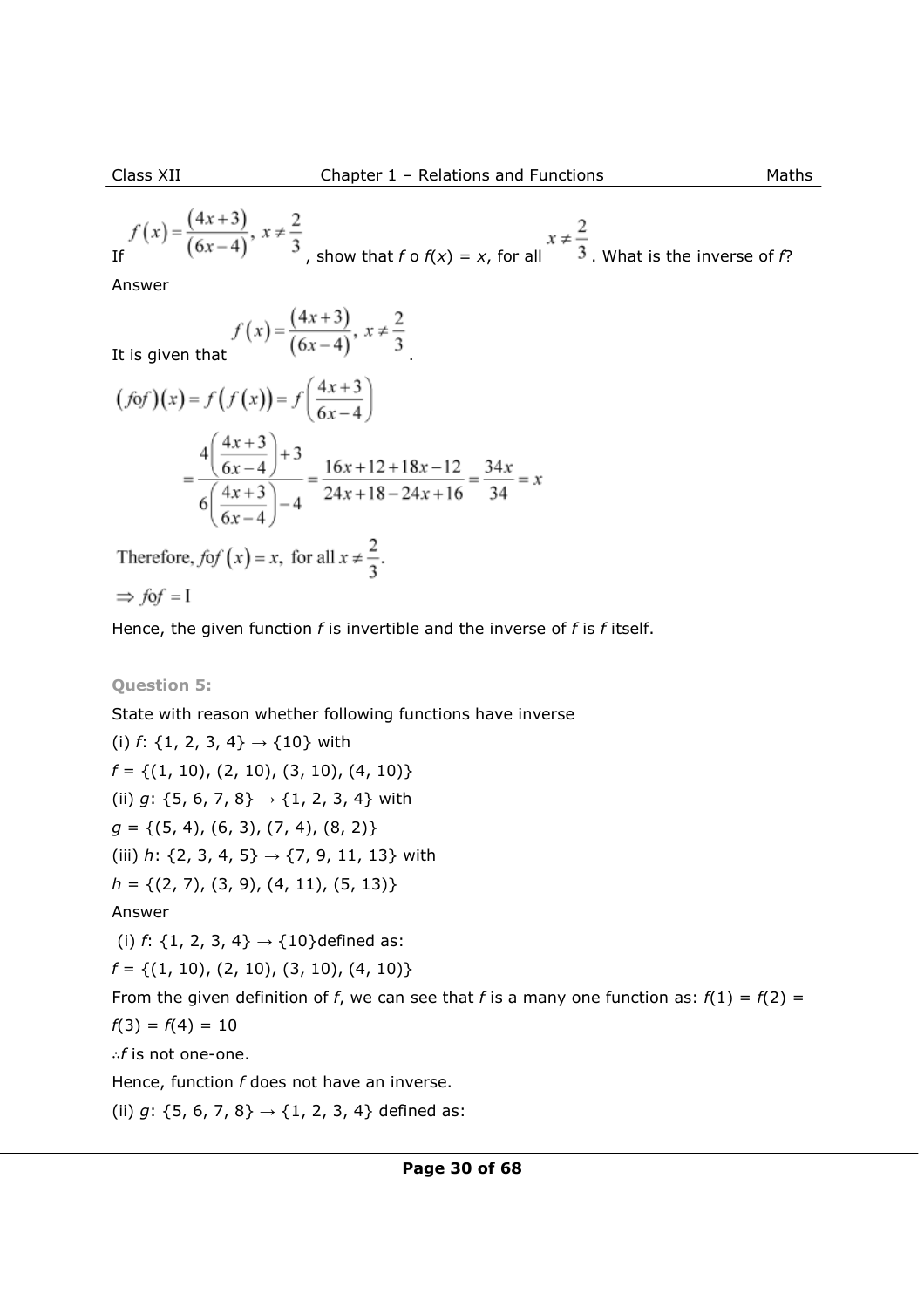$q = \{(5, 4), (6, 3), (7, 4), (8, 2)\}\$ 

From the given definition of *g*, it is seen that *g* is a many one function as:  $g(5) = g(7) =$ 4.

∴*g* is not one-one,

Hence, function g does not have an inverse.

(iii) *h*: {2, 3, 4, 5} → {7, 9, 11, 13} defined as:

*h* = {(2, 7), (3, 9), (4, 11), (5, 13)}

It is seen that all distinct elements of the set {2, 3, 4, 5} have distinct images under *h*. ∴Function *h* is one-one.

Also, *h* is onto since for every element *y* of the set {7, 9, 11, 13}, there exists an element *x* in the set  $\{2, 3, 4, 5\}$  such that  $h(x) = y$ .

Thus, *h* is a one-one and onto function. Hence, *h* has an inverse.

**Question 6:** 

$$
x = \frac{x}{\sqrt{1-x}}
$$

 $f(x) = \frac{f(x)}{f(x+2)}$  is one-one. Find the inverse of the function *f*: [−1, 1] → Range *f*.

(Hint: For *y* ∈Range *f*, *y* =  $\frac{f(x) = \frac{x}{x+2}}{x+2}$ , for some *x* in [−1, 1], i.e.,  $\frac{2y}{(1-y)}$ Answer

$$
f(x) = \frac{x}{(x+2)}.
$$
  
Let  $f(x) = f(y)$ .

$$
\Rightarrow \frac{y}{x+2} = \frac{y}{y+2}
$$
  
\n
$$
\Rightarrow xy + 2x = xy + 2y
$$
  
\n
$$
\Rightarrow 2x = 2y
$$
  
\n
$$
\Rightarrow x = y
$$

∴ *f* is a one-one function.

It is clear that  $f: [-1, 1] \rightarrow$  Range  $f$  is onto.

∴ *f*: [−1, 1] → Range *f* is one-one and onto and therefore, the inverse of the function: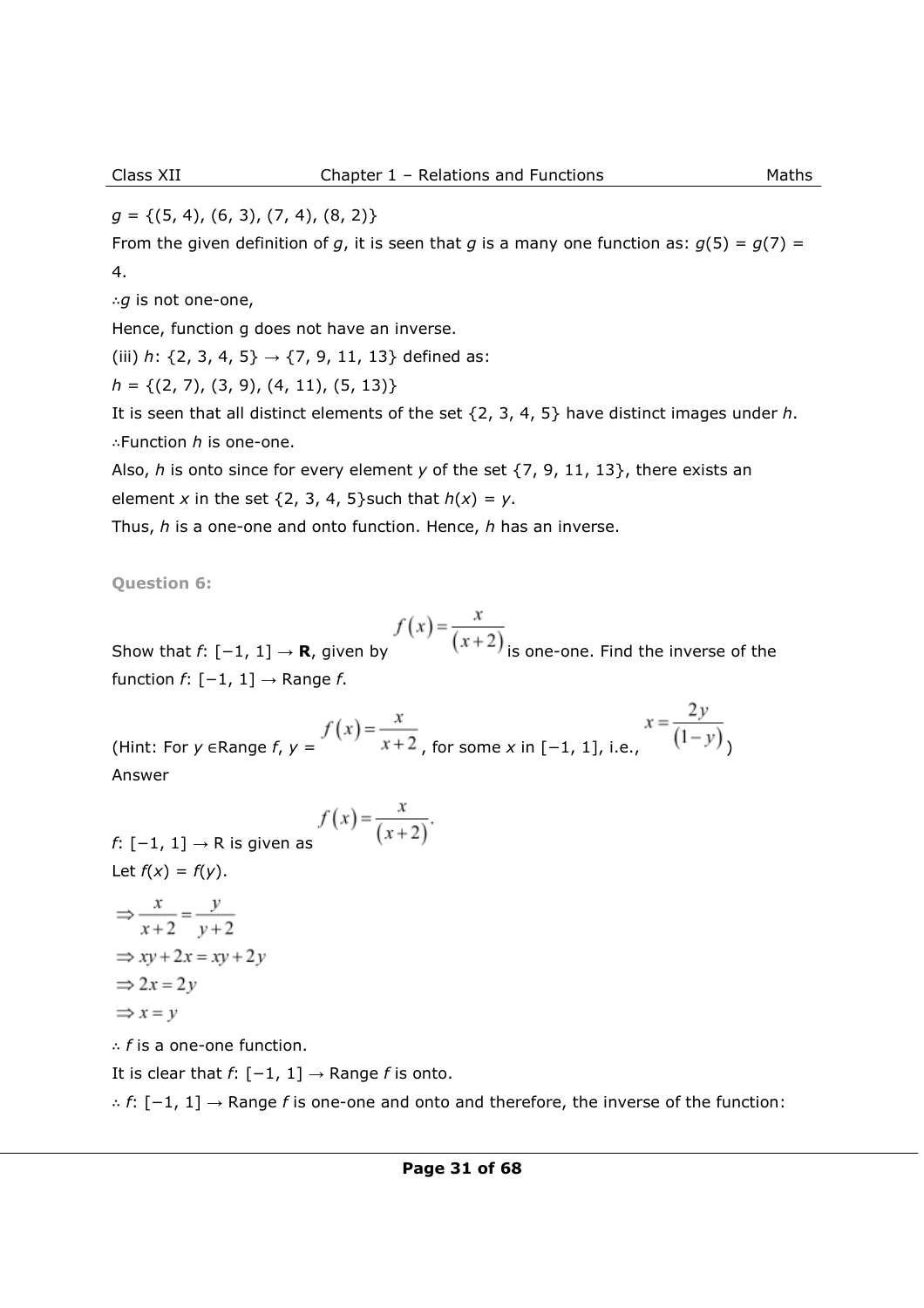*f*: [−1, 1] → Range *f* exists.

Let *g*: Range  $f$  → [-1, 1] be the inverse of *f*.

Let *y* be an arbitrary element of range *f*.

Since *f*: [−1, 1] → Range *f* is onto, we have:

 $1]$ 

$$
y = f(x) \text{ for same } x \in [-1,
$$
  
\n
$$
\Rightarrow y = \frac{x}{x+2}
$$
  
\n
$$
\Rightarrow xy + 2y = x
$$
  
\n
$$
\Rightarrow x(1-y) = 2y
$$
  
\n
$$
\Rightarrow x = \frac{2y}{1-y}, y \neq 1
$$

Now, let us define *g*: Range *f* → [−1, 1] as

$$
g(y) = \frac{2y}{1-y}, y \neq 1.
$$

Now, 
$$
(gof)(x) = g(f(x)) = g\left(\frac{x}{x+2}\right) = \frac{2\left(\frac{x}{x+2}\right)}{1-\frac{x}{x+2}} = \frac{2x}{x+2-x} = \frac{2x}{2} = x
$$

$$
(f \circ g)(y) = f(g(y)) = f\left(\frac{2y}{1-y}\right) = \frac{\frac{2y}{1-y}}{\frac{2y}{1-y} + 2} = \frac{2y}{2y + 2 - 2y} = \frac{2y}{2} = y
$$

$$
\therefore g \circ f = \frac{I_{[-1, 1]} \text{ and } f \circ g = \frac{I_{\text{Range}}}{f}
$$

$$
\therefore f^{-1} = g
$$

$$
\Rightarrow f^{-1}(y) = \frac{2y}{1 - y}, y \neq 1
$$

**Question 7:** 

Consider  $f: \mathbf{R} \to \mathbf{R}$  given by  $f(x) = 4x + 3$ . Show that *f* is invertible. Find the inverse of *f*. Answer

*f*:  $\mathbf{R} \rightarrow \mathbf{R}$  is given by,  $f(x) = 4x + 3$ One-one: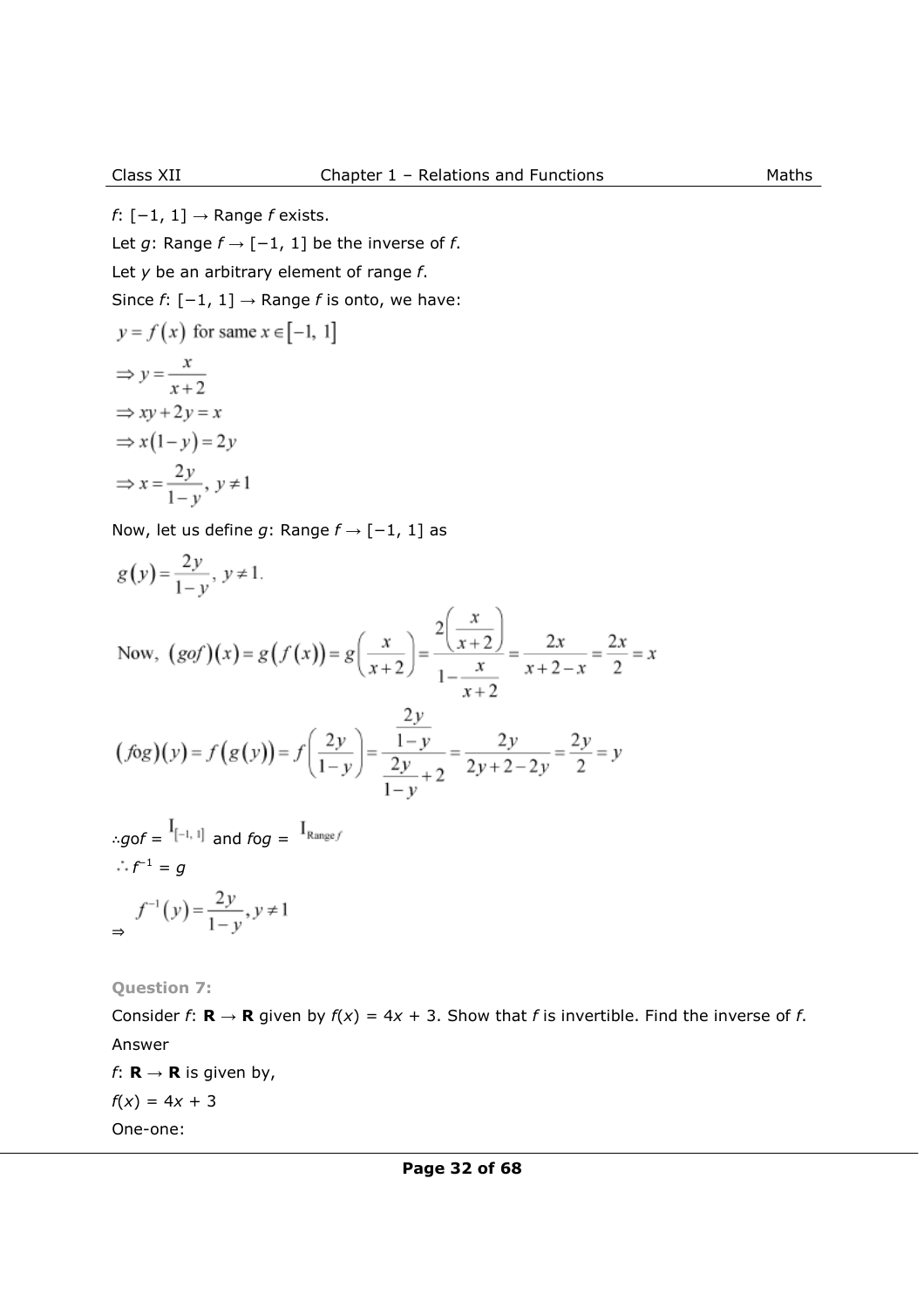Let  $f(x) = f(y)$ .

 $\Rightarrow 4x + 3 = 4y + 3$  $\Rightarrow$  4x = 4y  $\Rightarrow$  x = y ∴ *f* is a one-one function. Onto: For *y* ∈ **R**, let *y* =  $4x + 3$ .

$$
\Rightarrow x = \frac{y-3}{4} \in \mathbf{R}
$$

Therefore, for any  $y \in \mathbf{R}$ , there exists  $x = \frac{y-3}{4} \in \mathbf{R}$  such that  $f(x) = f\left(\frac{y-3}{4}\right) = 4\left(\frac{y-3}{4}\right) + 3 = y.$ 

∴ *f* is onto.

Thus, *f* is one-one and onto and therefore,  $f^{-1}$  exists.

Let us define *g*: **R**→ **R** by  $g(x) = \frac{y-3}{4}$ .

Now, 
$$
(g \circ f)(x) = g(f(x)) = g(4x+3) = \frac{(4x+3)-3}{4} = x
$$
  
\n $(f \circ g)(y) = f(g(y)) = f(\frac{y-3}{4}) = 4(\frac{y-3}{4}) + 3 = y-3+3 = y$ 

$$
gof = fog = I_R
$$

Hence, *f* is invertible and the inverse of *f* is given by

$$
f^{-1}(y) = g(y) = \frac{y-3}{4}.
$$

**Question 8:** 

Consider *f*:  $\mathbf{R}_{+} \rightarrow [4, \infty)$  given by  $f(x) = x^2 + 4$ . Show that *f* is invertible with the inverse  $f^{-1}$  of given f by  $\frac{f^{-1}}{f}$  ( $\frac{f}{f}$ )  $-\sqrt{f^{-1}}$ , where **R**<sub>+</sub> is the set of all non-negative real numbers. Answer

*f*: **R**<sub>+</sub> → [4, ∞) is given as  $f(x) = x^2 + 4$ .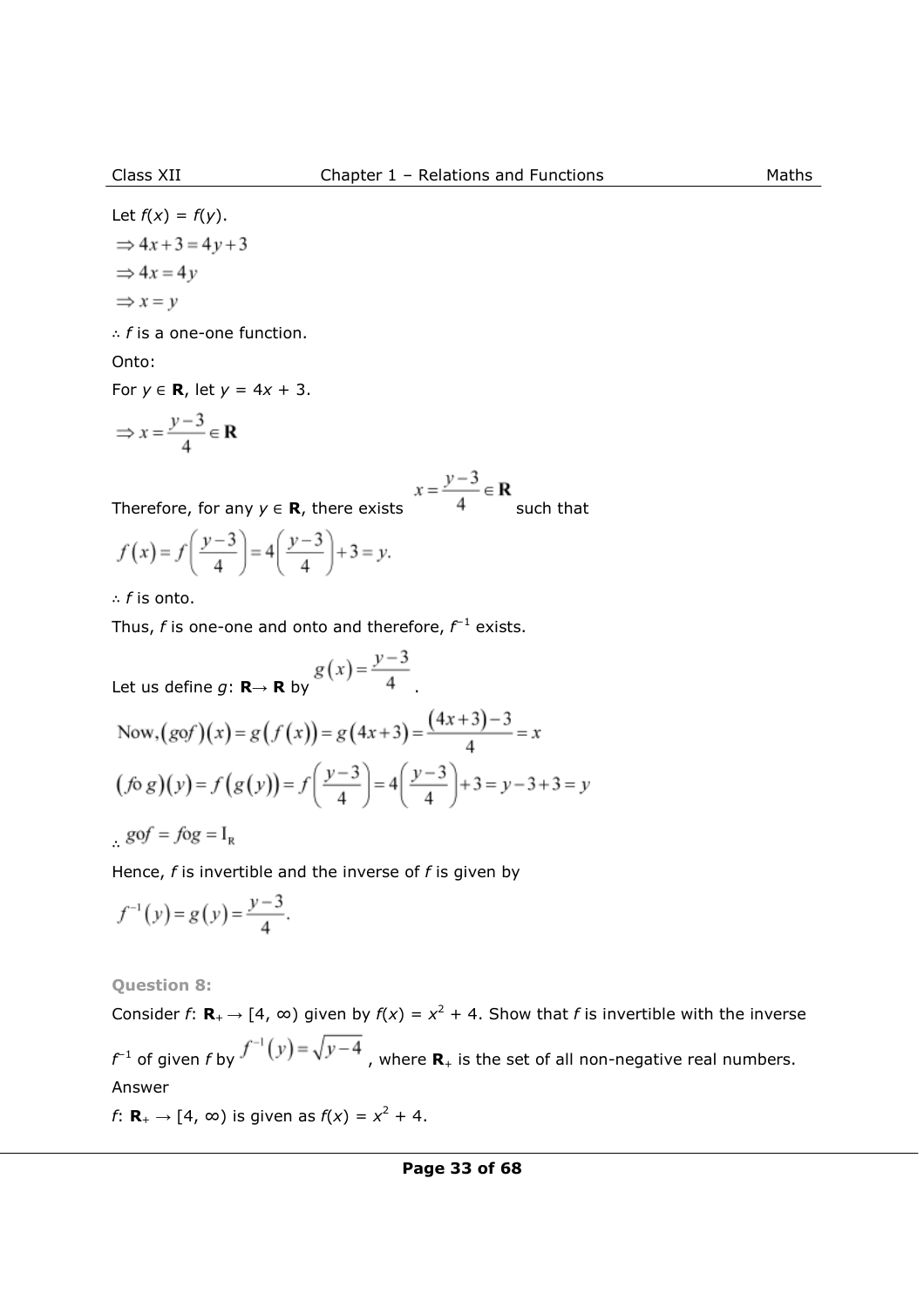

Class XII **Chapter 1 – Relations and Functions** Maths

One-one:

Let  $f(x) = f(y)$ .  $\Rightarrow x^2 + 4 = y^2 + 4$  $\Rightarrow$   $x^2 = y^2$  $\Rightarrow$   $x = y$  [as  $x = y \in \mathbf{R}_{+}$ ]

∴ *f* is a one-one function.

Onto:

For *y* ∈ [4, ∞), let *y* =  $x^2$  + 4.  $\Rightarrow$   $x^2 = y - 4 \ge 0$  [as  $y \ge 4$ ]  $\Rightarrow$  x =  $\sqrt{y-4} \ge 0$ 

Therefore, for any  $y \in \mathbf{R}$ , there exists  $x = \sqrt{y-4} \in \mathbf{R}$  such that

$$
f(x) = f(\sqrt{y-4}) = (\sqrt{y-4})^2 + 4 = y - 4 + 4 = y
$$

∴ *f* is onto.

Thus, *f* is one-one and onto and therefore,  $f^{-1}$  exists.

Let us define  $g: [4, \infty) \rightarrow \mathbf{R}_{+}$  by,

$$
g(y) = \sqrt{y-4}
$$

Now, gof  $(x) = g(f(x)) = g(x^2 + 4) = \sqrt{x^2 + 4} - 4 = \sqrt{x^2} = x$ And,  $f \circ g(y) = f(g(y)) = f(\sqrt{y-4}) = (\sqrt{y-4})^2 + 4 = (y-4) + 4 = y$ 

$$
gof = f0 g = I_{R+}
$$

Hence, *f* is invertible and the inverse of *f* is given by

$$
f^{-1}(y) = g(y) = \sqrt{y-4}.
$$

**Question 21:** 

Find the values of  $\tan^{-1}\sqrt{3} - \cot^{-1}(-\sqrt{3})$  is equal to

**(A)** 
$$
\pi
$$
 **(B)**  $-\frac{\pi}{2}$  **(C)** 0 **(D)**  $2\sqrt{3}$   
Answer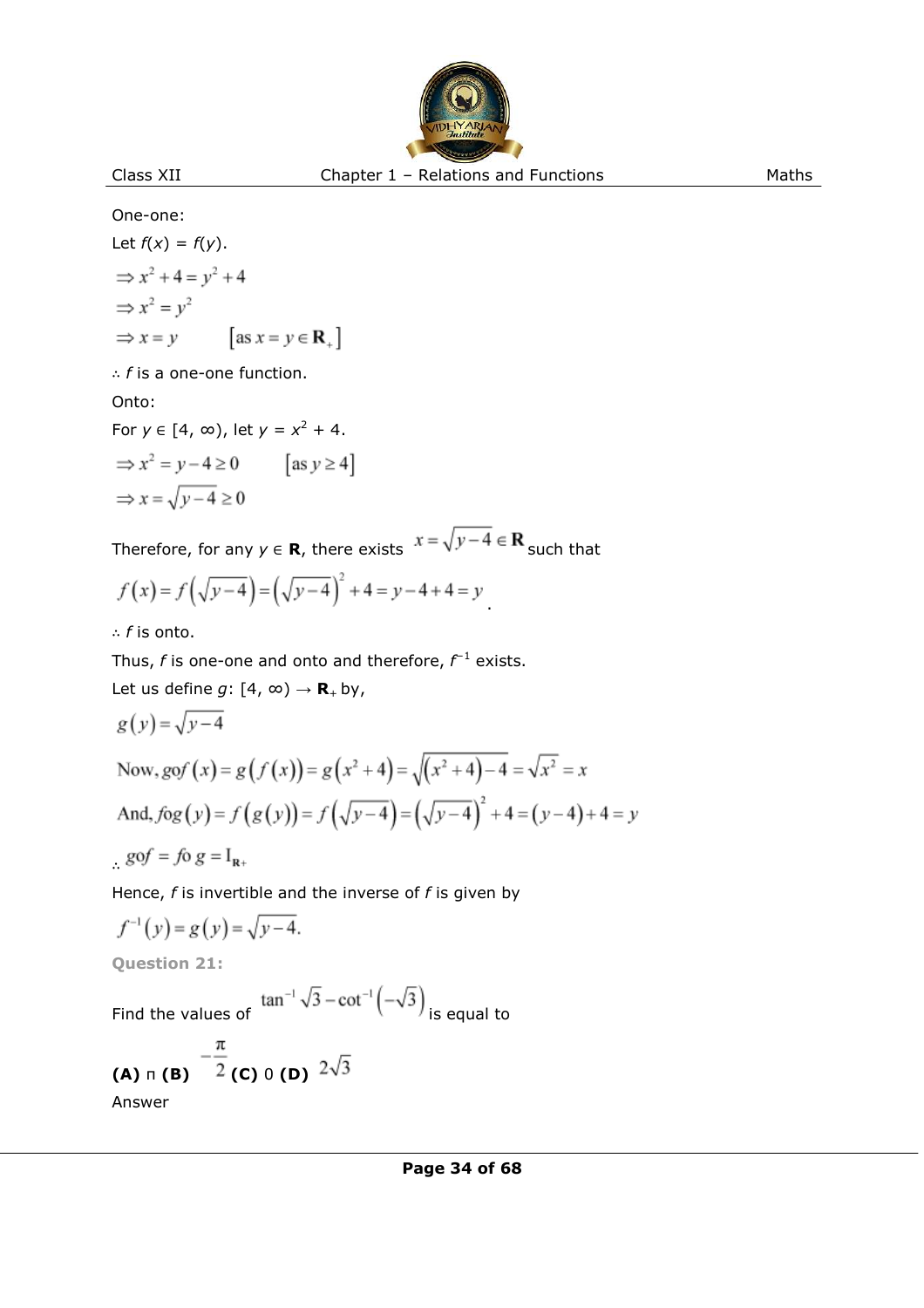Let 
$$
\tan^{-1}\sqrt{3} = x
$$
. Then,  $\tan x = \sqrt{3} = \tan \frac{\pi}{3}$  where  $\frac{\pi}{3} \in \left(-\frac{\pi}{2}, \frac{\pi}{2}\right)$ .

We know that the range of the principal value branch of  $\tan^{-1}$  is  $\left(-\frac{\pi}{2}, \frac{\pi}{2}\right)$ .

$$
\therefore \tan^{-1} \sqrt{3} = \frac{\pi}{3}
$$
  
Let 
$$
\cot^{-1} \left( -\sqrt{3} \right) = y
$$

Then, 
$$
\cot y = -\sqrt{3} = -\cot\left(\frac{\pi}{6}\right) = \cot\left(\pi - \frac{\pi}{6}\right) = \cot\frac{5\pi}{6}
$$
 where  $\frac{5\pi}{6} \in (0, \pi)$ .

The range of the principal value branch of  $\cot^{-1}$  is  $(0, \pi)$ .

$$
\therefore \cot^{-1}\left(-\sqrt{3}\right) = \frac{5\pi}{6}
$$
  
\n
$$
\therefore \tan^{-1}\sqrt{3} - \cot^{-1}\left(-\sqrt{3}\right) = \frac{\pi}{3} - \frac{5\pi}{6} = \frac{2\pi - 5\pi}{6} = \frac{-3\pi}{6} = -\frac{\pi}{2}
$$

The correct answer is B.

**Question 9:** 

Consider *f*:  $\mathbf{R}_{+} \rightarrow [-5, \infty)$  given by  $f(x) = 9x^2 + 6x - 5$ . Show that *f* is invertible with

$$
f^{-1}(y) = \left(\frac{\left(\sqrt{y+6}\right)-1}{3}\right)
$$

Answer

*f*: **R**<sub>+</sub> → [−5, ∞) is given as  $f(x) = 9x^2 + 6x - 5$ . Let *y* be an arbitrary element of [−5, ∞). Let  $y = 9x^2 + 6x - 5$ .  $\Rightarrow y = (3x+1)^2 - 1 - 5 = (3x+1)^2 - 6$  $\Rightarrow (3x+1)^2 = y+6$  $\Rightarrow$  3x + 1 =  $\sqrt{y+6}$  [as  $y \ge -5 \Rightarrow y+6 > 0$ ]  $\Rightarrow x = \frac{\sqrt{y+6}-1}{2}$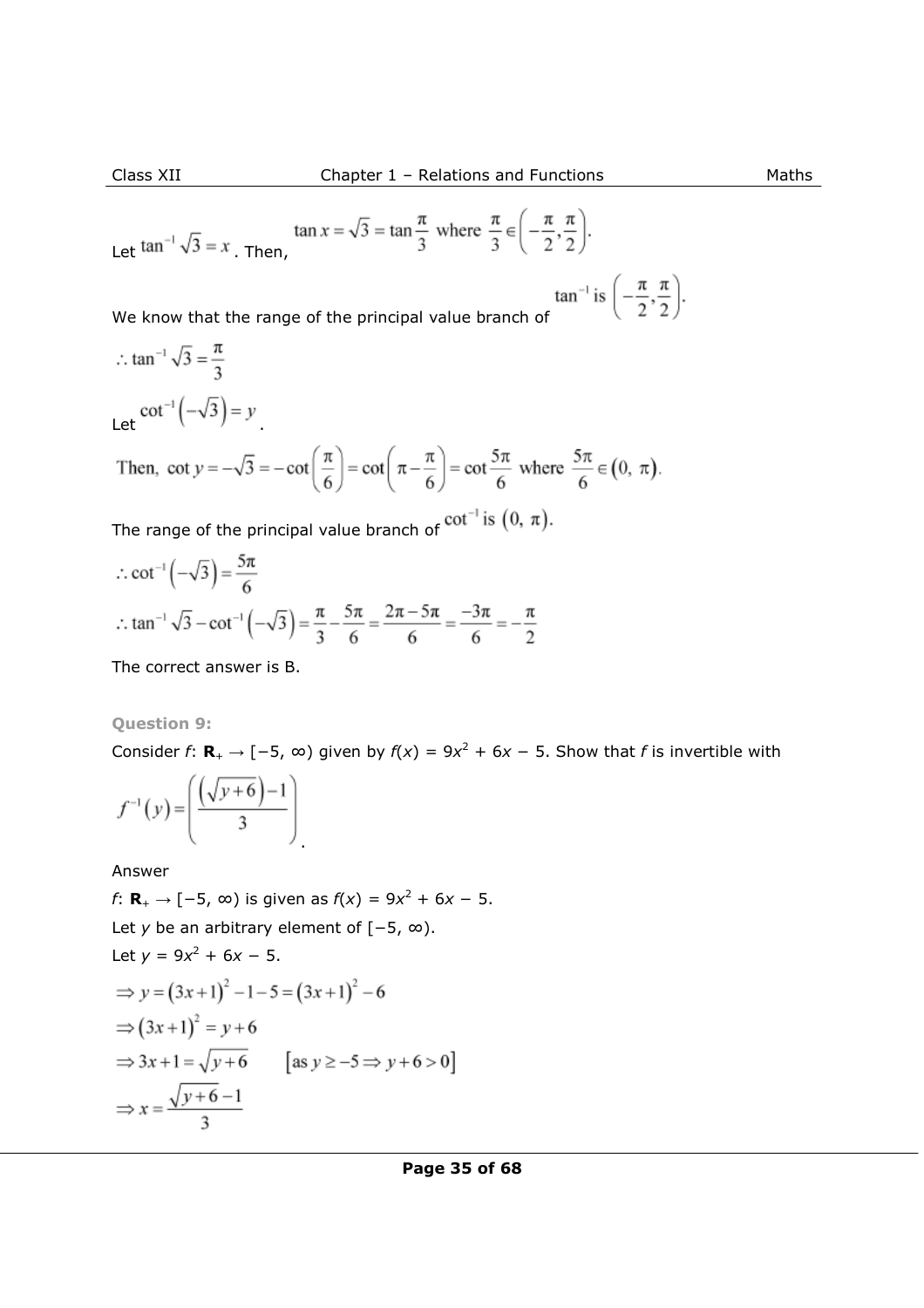∴*f* is onto, thereby range  $f = [-5, \infty)$ .

Let us define 
$$
g: [-5, \infty) \to \mathbf{R}_+
$$
 as  $g(y) = \frac{\sqrt{y+6}-1}{3}$ .

We now have:

$$
(gof)(x) = g(f(x)) = g(9x^2 + 6x - 5)
$$
  
=  $g((3x+1)^2 - 6)$   
=  $\frac{\sqrt{(3x+1)^2 - 6 + 6} - 1}{3}$   
=  $\frac{3x+1-1}{3} = x$   
And,  $(fog)(y) = f(g(y)) = f\left(\frac{\sqrt{y+6} - 1}{3}\right)$   
=  $\left[3\left(\frac{\sqrt{y+6} - 1}{3}\right) + 1\right]^2 - 6$ 

$$
= \left(\sqrt{y+6}\right)^2 - 6 = y + 6 - 6 = y
$$

$$
gof = I_{R_+}
$$
 and  $f \circ g = I_{(-5, \infty)}$ 

Hence, *f* is invertible and the inverse of *f* is given by

$$
f^{-1}(y) = g(y) = \frac{\sqrt{y+6}-1}{3}
$$
.

**Question 10:** 

Let  $f: X \rightarrow Y$  be an invertible function. Show that f has unique inverse.

(Hint: suppose  $g_1$  and  $g_2$  are two inverses of *f*. Then for all  $y \in Y$ ,

 $f \circ g_1(y) = I_Y(y) = f \circ g_2(y)$ . Use one-one ness of *f*).

Answer

Let  $f: X \rightarrow Y$  be an invertible function.

Also, suppose *f* has two inverses (say  $g_1$  and  $g_2$ ). Then, for all  $y \in Y$ , we have: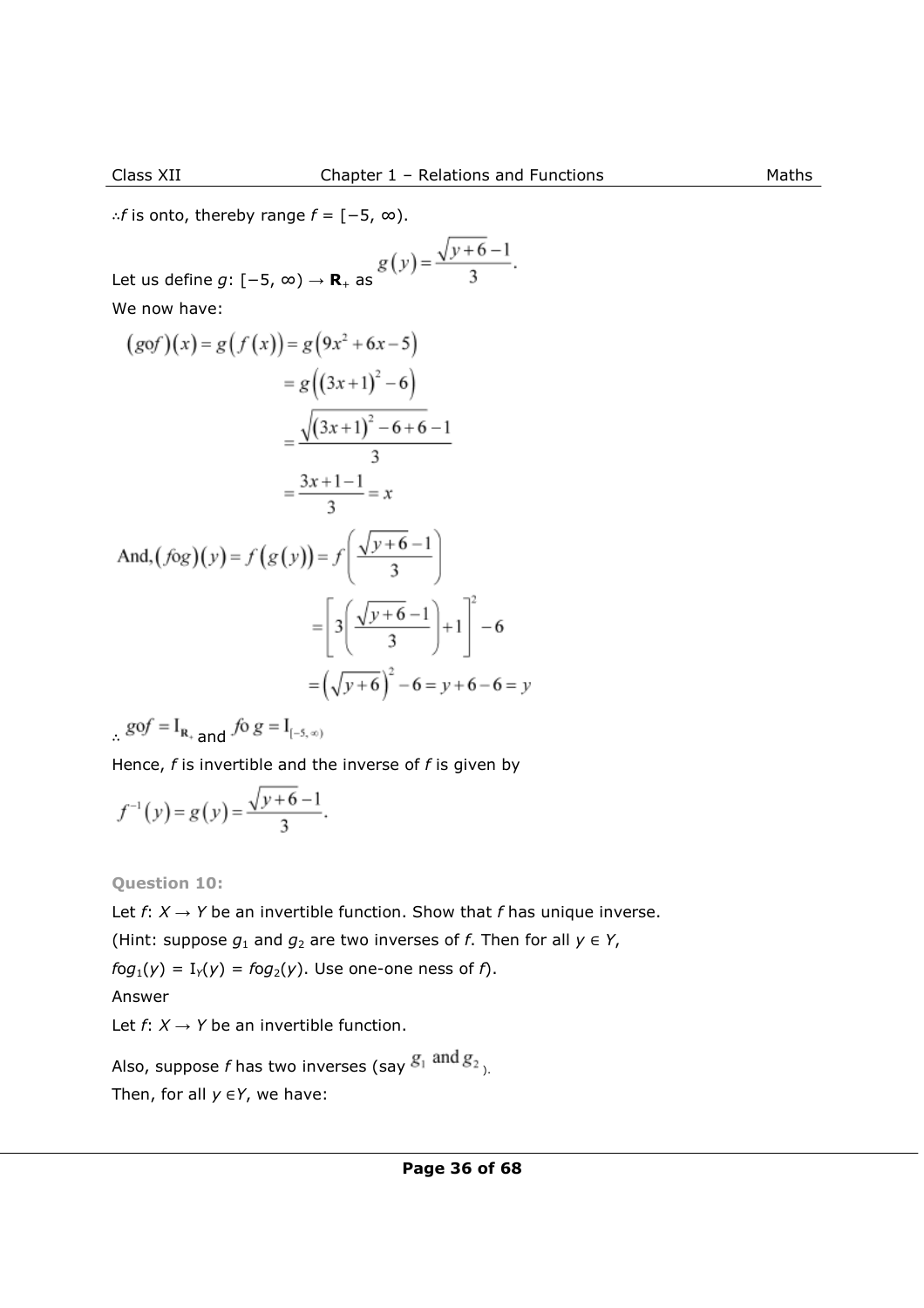$f \circ g_1(y) = I_y(y) = f \circ g_2(y)$  $\Rightarrow$   $f(g_1(y)) = f(g_2(y))$  $\Rightarrow$  g<sub>1</sub>(y) = g<sub>2</sub>(y)  $[f$  is invertible  $\Rightarrow$  f is one-one]  $[g$  is one-one]  $\Rightarrow$  g<sub>1</sub> = g<sub>2</sub>

Hence, *f* has a unique inverse.

**Question 11:** 

Consider *f*: {1, 2, 3} → {*a*, *b*, *c*} given by  $f(1) = a$ ,  $f(2) = b$  and  $f(3) = c$ . Find  $f^{-1}$  and show that  $(f^{-1})^{-1} = f$ . Answer Function *f*:  $\{1, 2, 3\} \rightarrow \{a, b, c\}$  is given by,  $f(1) = a, f(2) = b,$  and  $f(3) = c$ If we define *g*:  $\{a, b, c\} \rightarrow \{1, 2, 3\}$  as  $q(a) = 1$ ,  $q(b) = 2$ ,  $q(c) = 3$ , then we have:  $(f \circ g)(a) = f(g(a)) = f(1) = a$  $(f \circ g)(b) = f(g(b)) = f(2) = b$  $(fog)(c) = f(g(c)) = f(3) = c$ And.  $(gof)(1) = g(f(1)) = g(a) = 1$  $(gof)(2) = g(f(2)) = g(b) = 2$  $(gof)(3) = g(f(3)) = g(c) = 3$  $gof = I_x$  and  $fog = I_y$  where  $X = \{1, 2, 3\}$  and  $Y = \{a, b, c\}$ . Thus, the inverse of *f* exists and  $f^{-1} = g$ . ∴*f* −1: {*a*, *b*, *c*} → {1, 2, 3} is given by,  $f^{-1}(a) = 1, f^{-1}(b) = 2, f^{1}(c) = 3$ Let us now find the inverse of *f* −1 i.e., find the inverse of *g*. If we define *h*: {1, 2, 3}  $\rightarrow$  {*a*, *b*, *c*} as  $h(1) = a, h(2) = b, h(3) = c$ , then we have: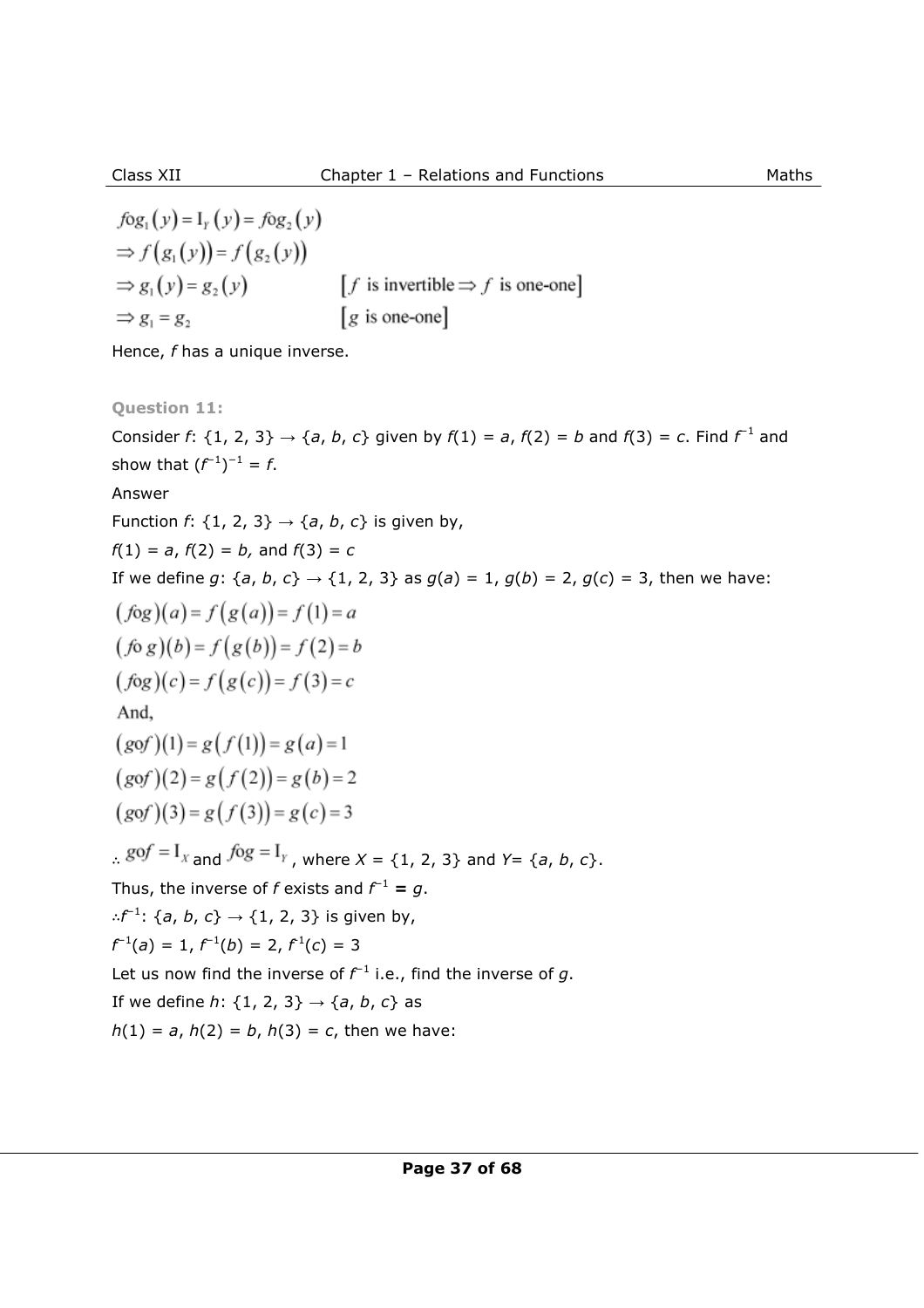$(g \circ h)(1) = g(h(1)) = g(a) = 1$  $(g \circ h)(2) = g(h(2)) = g(b) = 2$  $(g \circ h)(3) = g(h(3)) = g(c) = 3$ And.  $(h \circ g)(a) = h(g(a)) = h(1) = a$  $(h \circ g)(b) = h(g(b)) = h(2) = b$  $(h \circ g)(c) = h(g(c)) = h(3) = c$  $g \circ h = I_x$  and  $h \circ g = I_y$ , where  $X = \{1, 2, 3\}$  and  $Y = \{a, b, c\}$ . Thus, the inverse of *g* exists and  $g^{-1} = h \Rightarrow (f^{-1})^{-1} = h$ . It can be noted that  $h = f$ . Hence,  $(f^{-1})^{-1} = f$ . **Question 12:**  Let  $f: X \rightarrow Y$  be an invertible function. Show that the inverse of  $f^{-1}$  is  $f$ , i.e.,  $(f^{-1})^{-1} = f.$ Answer Let  $f: X \rightarrow Y$  be an invertible function. Then, there exists a function *g*:  $Y \rightarrow X$  such that *gof* = I<sub>x</sub>and *fog* = I<sub>Y</sub>. Here,  $f^{-1} = g$ . Now,  $qof = I_x$ and  $f \circ q = I_y$  $\Rightarrow$   $f^{-1}$ o $f = I_\chi$ and *f*o $f^{-1} = I_\gamma$ Hence,  $f^{-1}: Y \to X$  is invertible and *f* is the inverse of  $f^{-1}$ i.e.,  $(f^{-1})^{-1} = f$ . **Question 13:**  If  $f: \mathbf{R} \to \mathbf{R}$  be given by  $f(x) = (3 - x^3)^{\frac{1}{3}}$ , then *fof*(*x*) is (A)  $x^3$  (B)  $x^3$  (C)  $x$  (D)  $(3 - x^3)$ Answer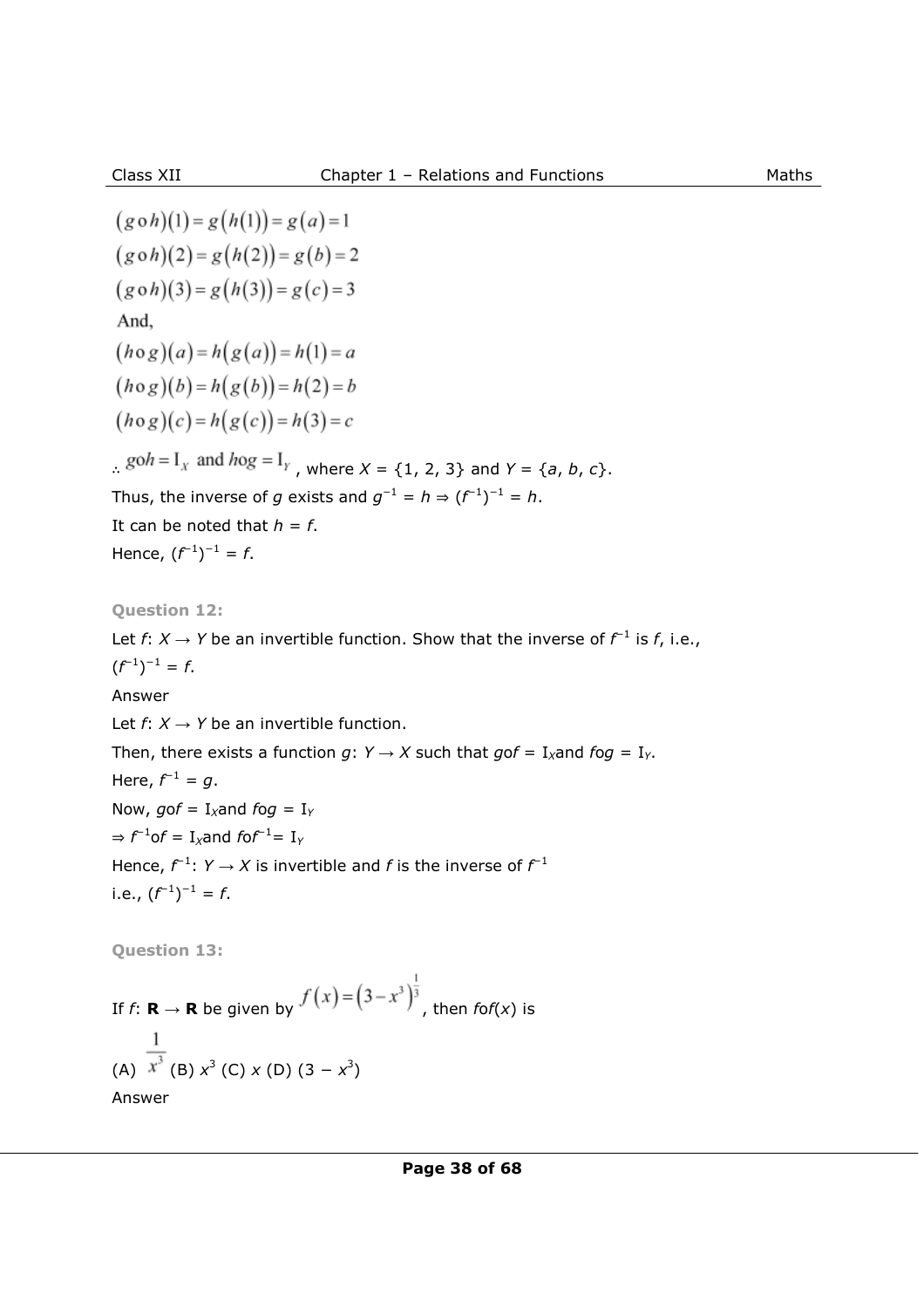f: 
$$
\mathbf{R} \to \mathbf{R}
$$
 is given as  $f(x) = (3 - x^3)^{\frac{1}{3}}$   
\n $f(x) = (3 - x^3)^{\frac{1}{3}}$   
\n $\therefore$  fof  $(x) = f(f(x)) = f((3 - x^3)^{\frac{1}{3}}) = \left[3 - ((3 - x^3)^{\frac{1}{3}})^3\right]^{\frac{1}{3}}$   
\n $= \left[3 - (3 - x^3)\right]^{\frac{1}{3}} = (x^3)^{\frac{1}{3}} = x$   
\n $\therefore$  fof  $(x) = x$ 

The correct answer is C.

**Question 14:** 

$$
f: \mathbf{R} - \left\{-\frac{4}{3}\right\} \to \mathbf{R}
$$
  
Let  
 $f \to \mathbf{R} - \left\{-\frac{4}{3}\right\}$  be a function defined as  $f(x) = \frac{4x}{3x+4}$ . The inverse of *f* is map *g*:  
Range

(A) 
$$
g(y) = \frac{3y}{3-4y}
$$
  $g(y) = \frac{4y}{4-3y}$ 

(C) 
$$
g(y) = \frac{4y}{3-4y}
$$
 (D)  $g(y) = \frac{3y}{4-3y}$ 

Answer

$$
f: \mathbf{R} - \left\{-\frac{4}{3}\right\} \to \mathbf{R}
$$
 is defined as  $f(x) = \frac{4x}{3x+4}$ .

It is given that Let *y* be an arbitrary element of Range *f*.

Then, there exists 
$$
x \in \mathbb{R} - \left\{ -\frac{4}{3} \right\}
$$
 such that  $y = f(x)$ .  
\n
$$
\Rightarrow y = \frac{4x}{3x+4}
$$
\n
$$
\Rightarrow 3xy + 4y = 4x
$$
\n
$$
\Rightarrow x(4-3y) = 4y \text{ Let us define } g \text{: Range}
$$
\n
$$
x = \frac{4y}{4-3y}
$$